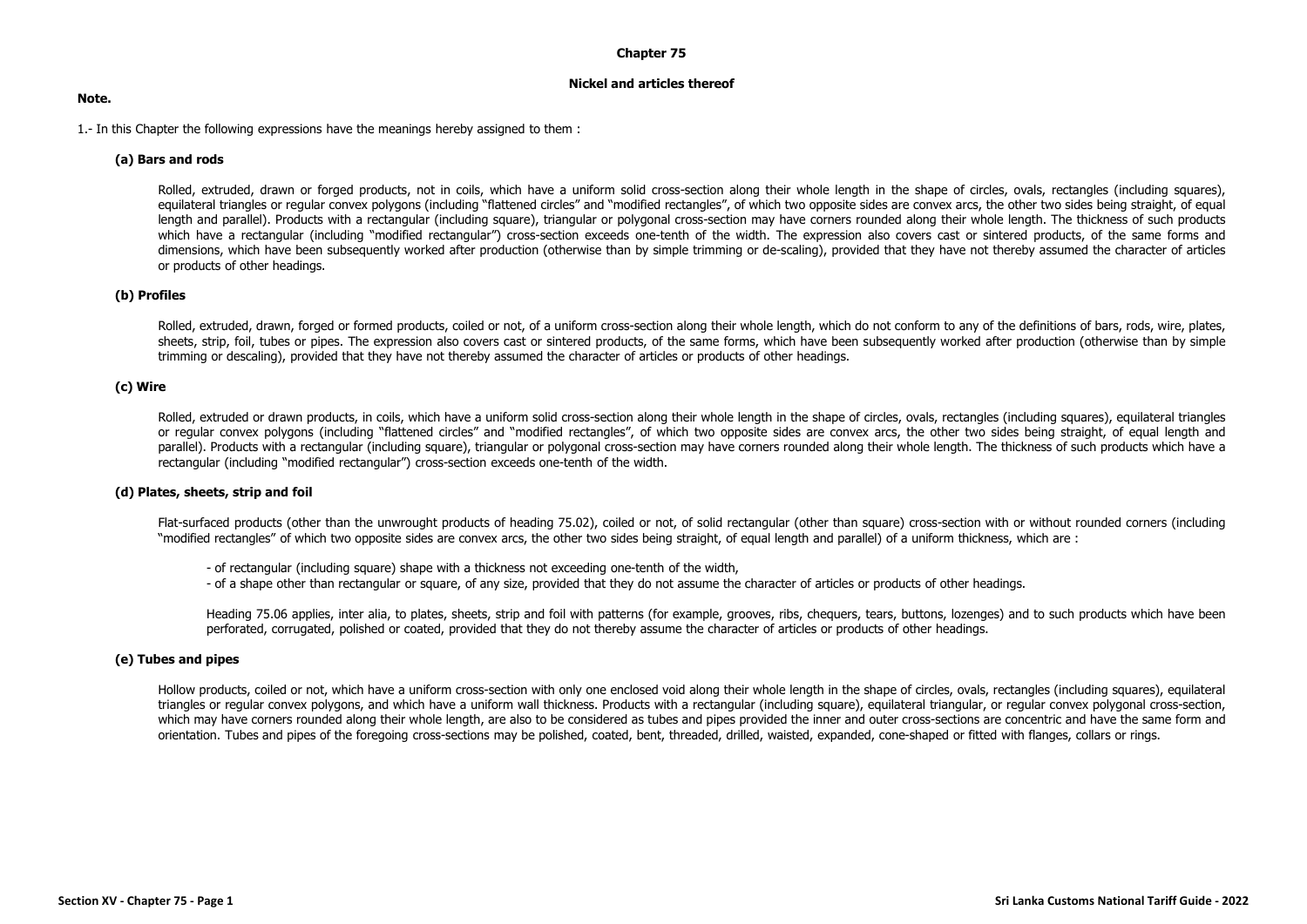## **Subheading Notes.**

1.- In this Chapter the following expressions have the meanings hereby assigned to them :

# **(a) Nickel, not alloyed**

Metal containing by weight at least 99 % of nickel plus cobalt, provided that :

- (i) the cobalt content by weight does not exceed 1.5 %, and
- (ii) the content by weight of any other element does not exceed the limit specified in the following table :

TABLE - Other elements

| <b>Element</b>       | Limiting<br>content %<br>by weight |
|----------------------|------------------------------------|
| Fe-Iron              | 0.5                                |
| <b>O-Oxygen</b>      | 0.4                                |
| Other elements, each | 0.3                                |

# **(b) Nickel alloys**

Metallic substances in which nickel predominates by weight over each of the other elements provided that :

(i) the content by weight of cobalt exceeds 1.5 %,

(ii)the content by weight of at least one of the other elements is greater than the limit specified in the foregoing table, or (iii)the total content by weight of elements other than nickel plus cobalt exceeds 1 %.

2.- Notwithstanding the provisions of Chapter Note 1 (c), for the purposes of subheading 7508.10 the term "wire" applies only to products, whether or not in coils, of any cross-sectional shape, of which no crosssectional dimension exceeds 6 mm.